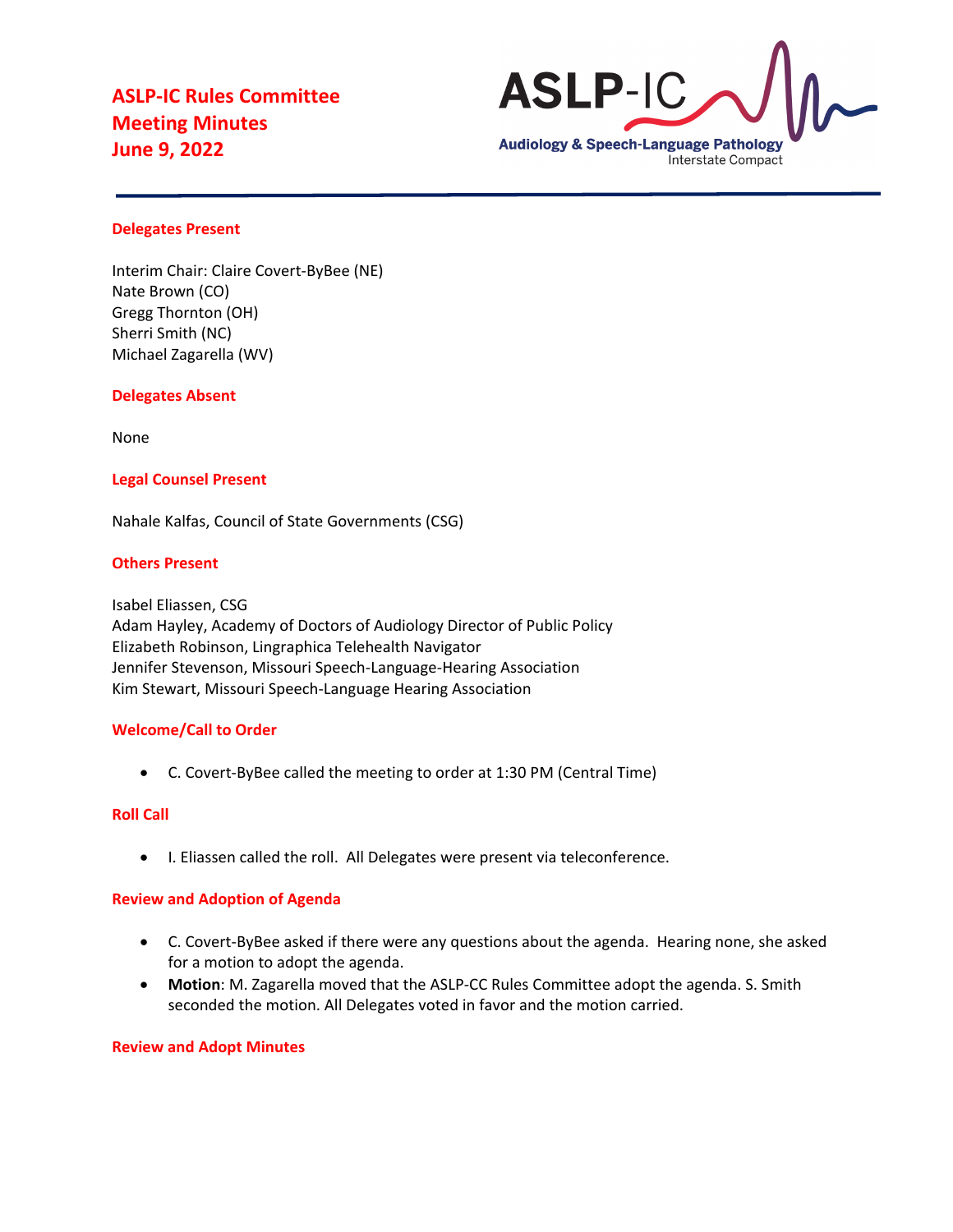

- C. Covert-ByBee asked if there were any questions about the April minutes. Hearing none, she asked for a motion to adopt the agenda.
- **Motion**: M. Zagarella moved that the ASLP-CC Rules Committee adopt the April minutes. N. Brown seconded the motion. All Delegates voted in favor and the motion carried.

# **Discussion and Recommendation for Committee Chair**

- S. Smith brought up the discussion for a permanent chair of the Rules Committee.
- N. Kalfas indicated the Committee could recommend converting the interim Chair to the permanent Chair or recommend another to become the Chair.
- S. Smith indicated that G. Thornton has expressed interest in being the Chair of the Rules Committee.
- C. Covert-ByBee indicated that she would be happy to continue but would like to focus on her role as Vice-Chair of the Executive Committee and remain a regular member of the Rules Committee.
- G. Thornton shared his thoughts on being the Rules Committee as he is an attorney and the Executive Director of the Ohio licensing board and has experience in rulemaking and the rulemaking process, as well as serving as part of the work group and drafting team for the ASLP-IC.
- S. Smith entertained a motion to recommend G. Thornton as the Chair of the Rules Committee.
- **Motion**: C. Covert-ByBee made the motion to recommend making G. Thornton the new Chair of the Rules Committee and N. Brown seconded the motion. All Delegates votes in favor and the motion passed.

# **Discussion of Future Bylaw Amendments**

• N. Kalfas discussed bylaw amendments suggestions that was shared with the Rules Committee.

# Article VI: Committees

4. Nominations/Elections Committee: An Election Committee shall be established as a standing committee to:

- a. Inform the Commissioners on the responsibilities of the office;
- b. Encourage participation by the Commissioners in the elections process;
- c. Announce nominations deadline and anticipated vacancies of the Executive Committee of the Commission;
- d. Communicate with incumbents to determine if they wish to run for re- election.
- e. Accept qualified nominees and prepare a slate of candidates for the election of the officers or members at large of the Executive Committee;
- f. Present a listof candidates to the Commission including the terms of office expiration dates;and
- g. Tally/verify the election results and report to theCommission.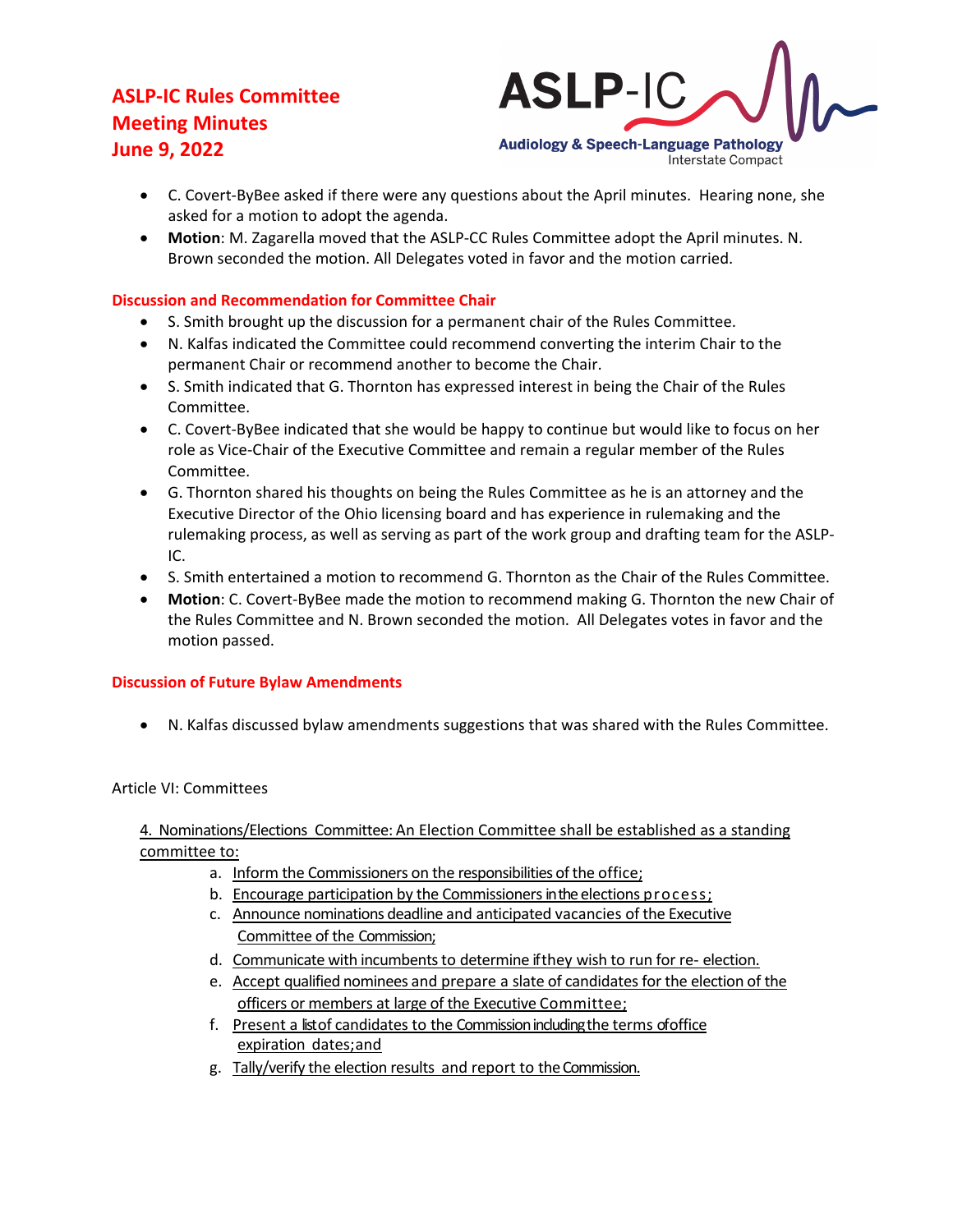

- C. Covert-ByBee asked if this was for all the offices. N. Kalfas indicated it was.
- N. Brown asked if we should include the duty of running the actual election. N. Kalfas indicated that would be in the scope of work of the Executive Director.
- C. Covert-ByBee asked if the Committee would determine if the nominees were qualified. N. Kalfas indicated yes, but it would be in consultation with the governing documents and a joint effort with the Executive Committee and Legal Counsel.
- G. Thornton asked if we could clarify in 4.a. The Committee decided to change "the office" to "each position, whether elected or appointed" to make it clearer.
- S. Smith asked if we could clarify 4.f. The Committee decided to include "their statements of interests and qualifications"
- S. Smith asked if there were term limits to certain positions. N. Kalfas indicated there are none except for Executive Committee for two terms.
- C. Covert-ByBee suggested clarifying 4.d. to add "if eligible"
- M. Zagarella suggested we clarify that the Executive Committee is listed as two terms, not two successive terms. N. Kalfas indicated that will be addressed at the next meeting.
- 5. Training/ Public Relations and Communications Committee shall be a standing committee to:
	- a. Onboard new member state delegates and administrative staff;
	- b. Create press releases;
	- c. Communicate with media;
	- d. Suggest updates to the website and media sources.
- S. Smith asked if we could change the name of the committee.
- C. Covert-ByBee wondered if part of the Committees charge would be to work with the Executive Director. N. Kalfas suggested adding "which works with the Executive Director"

Other standing and ad hoc committees may be created by the Commission as they are determined to be necessary by the Commission by 2/3 vote. The composition, procedures, duties, budget and tenure of all committees shall be determined through policies approved by the Commission. The composition, procedures, duties, budget and tenure of all committees (if not outlined in bylaws) shall be determined through policies approved by the Commission. The Commission may dissolve any committee it determines is no longer needed.

- C. Covert-ByBee asked if the new third sentence was in addition to or instead of sentence two. N. Kalfas indicated that the committee was just adding the parenthetical phrase.
- C. Covert-ByBee asked to entertain a motion to accept as bylaws as revised to recommend to the Executive Committee to take to the Commission.
- **Motion**: S. Smith moved to accept the bylaws as revised. G. Thornton seconded the motion.
- M. Zagarella asked to make a change to Section 2, paragraph 1 to clarify that the term limits for the Executive Board. The Committee decided to include "consecutive or successive" terms in the same office.
- M. Zagarella also brought up a grammatical change in Section 1. 13.
- **Motion**: S. Smith moved to accept the bylaws as revised. G. Thornton seconded the motion.